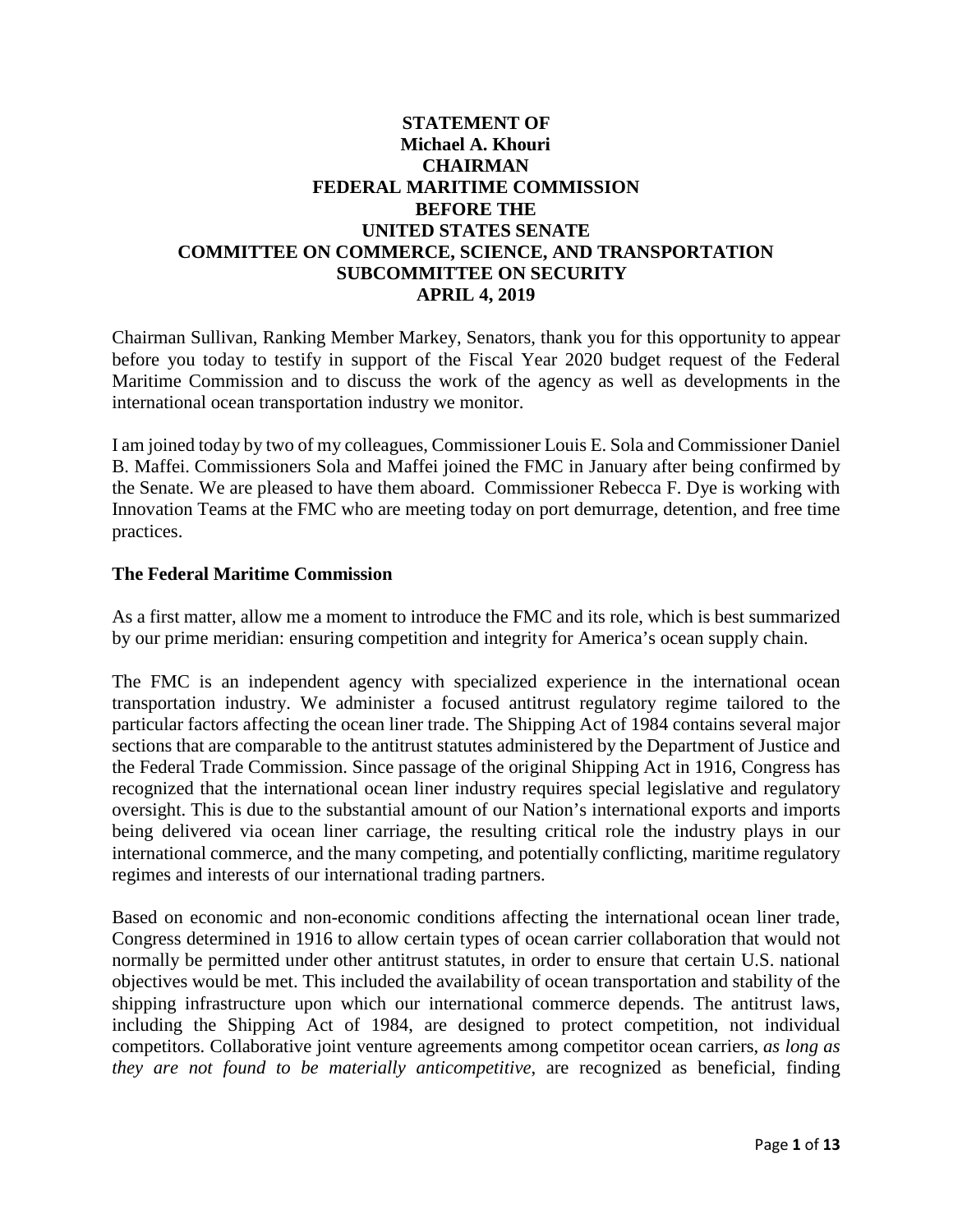efficiencies, and reducing costs that ultimately benefit U.S. exporters and saves the U.S. consumer money.

Congress entrusted competition oversight and antitrust enforcement for this industry to a specialized agency with particular expertise in this legal area, close familiarity with the commercial and operational issues involved in the ocean liner industry, and sensitivity to the interests of U.S. stakeholders and our many international trading partners. The FMC reviews and monitors international ocean liner carrier joint collaborations and agreements under the Shipping Act to ensure that procompetitive efficiencies and cost savings are obtained for the benefit of U.S. consumers, and that anticompetitive effects are prevented or properly mitigated.

Our Annual Report was submitted on April 1, 2019 and provides a comprehensive summary of the Commission's activities and industry developments in Fiscal Year 2018. Our Fiscal Year FY 2020 Budget Justification was submitted on March 18, 2019 and provides detailed support for our budget request. I will address matters of interest to the Committee, discuss what we foresee as potential developments and trends in the coming year, review our significant activities of the past year, and recap our budget request for FY 2020.

# **LoBiondo Legislation**

l

On December 4, 2018, the "Frank LoBiondo Coast Guard Authorization Act of 2018" was enacted as Public Law No. 115-282 (LoBiondo Act). The LoBiondo Act represents the first substantive changes to the statutes administered by the Commission since 1998.

Most of the changes are aimed at broadening the Commission's authority and increasing the tools at the Commission's disposal to carry out its mission. It makes several changes and places further restrictions on cooperation between or among ocean carriers and marine terminal operators (MTOs). These changes include: removing antitrust immunity for certain activities; prohibiting certain joint procurement activities; restricting overlapping agreement participation; and modifying the legal standard for enjoining agreements to jointly procure certain services. The LoBiondo Act also expands and clarifies the Commission's authority to seek information from MTOs, and, during agreement review, to seek information from interested parties other than the filing parties. The legislative history reveals that many of these provisions were intended to address concerns regarding carriers' ability to form alliances and collectively negotiate, and the potential impacts on shippers and port service providers. H.R. Rep. No. [1](#page-1-0)15-1017 at  $5-6$  (2018).<sup>1</sup>

The Commission applauds the Committee's work on this important legislation. We are diligently working on the LoBiondo Act's implementation and I assure the Committee that the additional authorities provided in the legislation will be implemented and enforced by the Commission as intended by Congress.

<span id="page-1-0"></span><sup>&</sup>lt;sup>1</sup> H.R. Rep. No. 115-1017 accompanied H.R. 2593, an earlier authorization bill that contained several of the provisions later incorporated in the Authorization Act.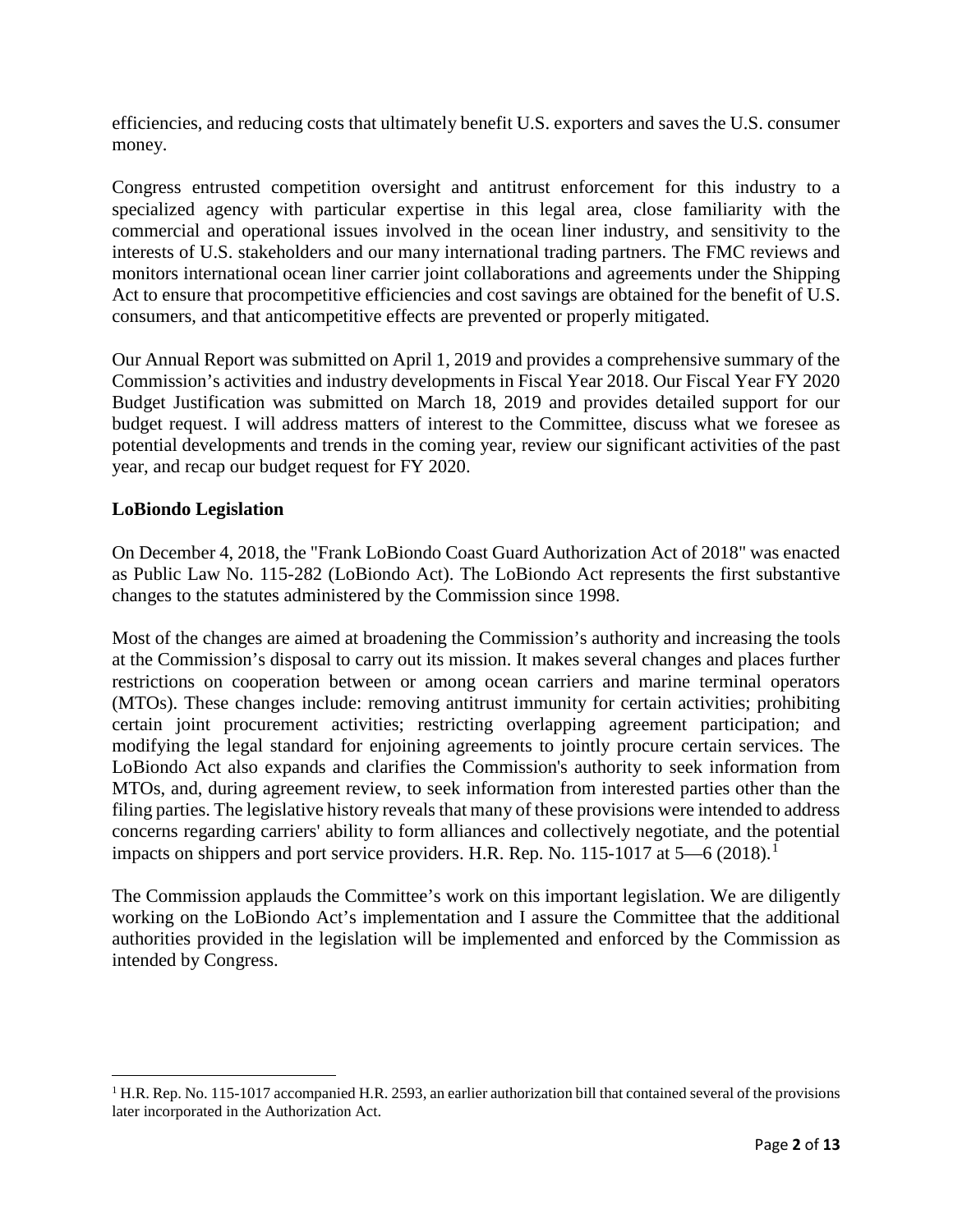## **The FMC and Security**

l

While the Federal Maritime Commission is not charged with a *national* security role in the same sense as the U.S. Coast Guard or the U.S. Maritime Administration, America's *economic* security very much depends on a competitive and efficient ocean transportation system. That is the Commission's mission.

What economists call the "invisible hand" is not the only force that guides the global shipping industry. Many nations throughout the world go to great lengths to support national ocean transportation companies, including use of indirect subsidies and direct capital infusion to maintain the national company's solvency. Some carriers are owned in whole, or in part, by foreign governments.[2](#page-2-0) This governmental ownership must be examined in the context of America's longterm national and economic security interests. The People's Republic of China (PRC) is the United States' largest trading partner in terms of cargo volume.<sup>[3](#page-2-1)</sup> The PRC actively invests in logistics, transportation, and infrastructure through initiatives such its "One Belt, One Road Initiative" to advance their strategic goals. Last year PRC-owned COSCO Shipping completed its acquisition of a controlling interest in Hong Kong-based OOCL. The combined volumes of COSCO Shipping and OOCL now represent the largest market share in the U.S.-China import trade at 19 percent of the total.

For the moment, such links between governments and national carriers hold the potential to provide lower freight costs and greater service choices for imports and exports. Some economists argue that such foreign state support tends to distort otherwise competitive markets.

The FMC is active in federal security initiatives related to U.S. ocean commerce. We work with other agencies engaged in homeland security to improve identification of entities providing and utilizing maritime transportation services and to coordinate the use of available database systems. The FMC partners with various agencies, such as the U.S. Customs and Border Protection, supporting efforts to address international criminal activity that would undermine the Nation's security.

<span id="page-2-0"></span><sup>2</sup> Foreign owned and/or controlled carriers that are registered pursuant to Section 9 of the Shipping Act of 1984 (46 U.S.C. §40701-40706) include: COSCO Shipping Lines Co., Ltd. (PRC), COSCO Shipping Lines (Europe) GmbH (PRC), Orient Overseas Container Line Limited (PRC), Orient Overseas Container Line (Europe) Limited (PRC), CNAN Nord SPA (PDR Algeria). Note that this Act defines control at 50.01% of equity. State direct investment and support in ocean shipping lines is a common practice with several foreign countries. Chile, France, Germany, Korea, Qatar, Saudi Arabia, and Taiwan have provided market and non-market support to ocean carriers or related marine industries.

<span id="page-2-1"></span><sup>&</sup>lt;sup>3</sup> During CY 2018, 13 million loaded twenty-foot equivalent container units (TEUs) moved between the U.S. and China. Our #2 Trans-Pacific trading partner is South Korea with 1.4 million TEUs of combined exports and imports.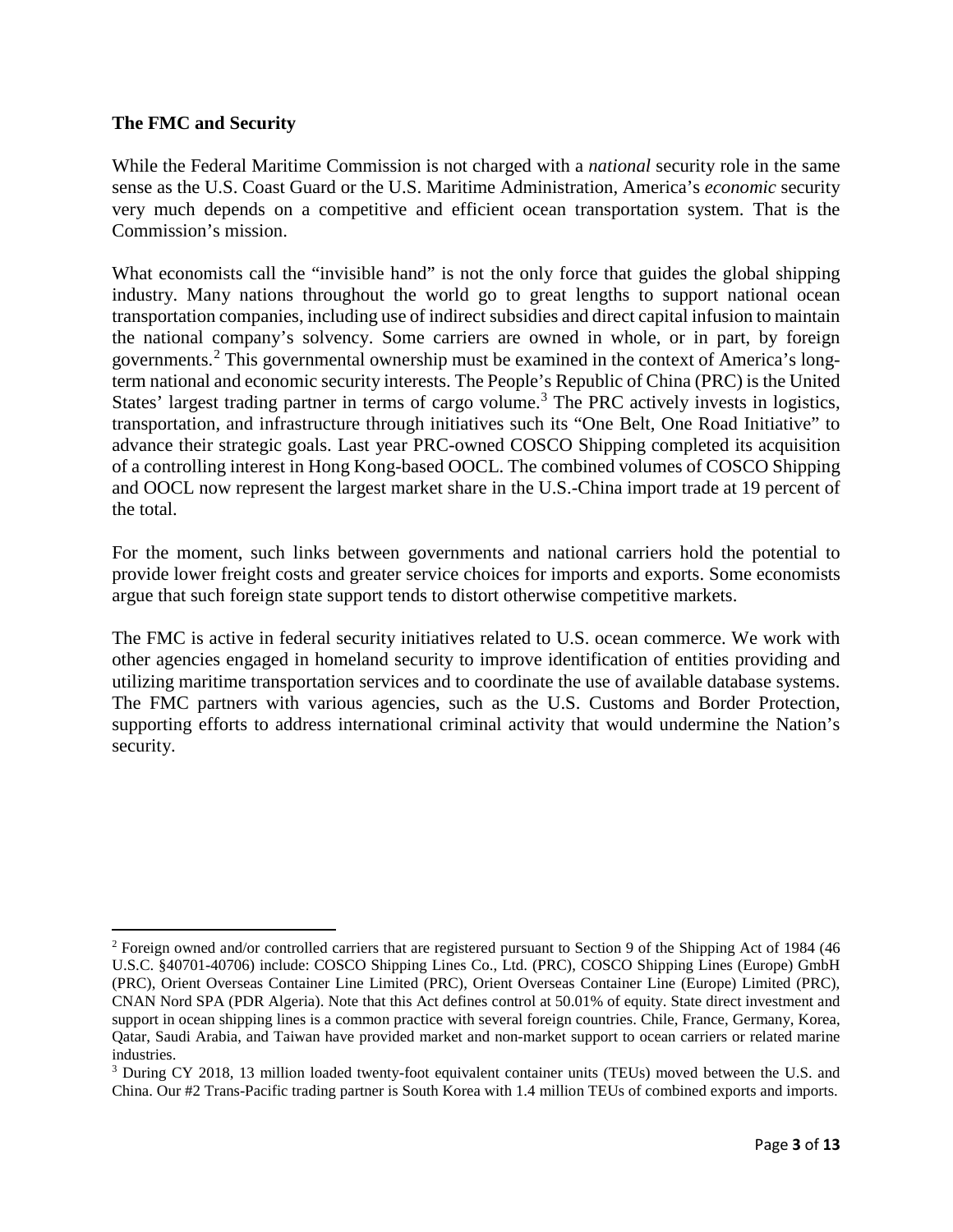#### **Industry Developments 2018**

The container shipping industry plays an integral role in America's international trade and commerce. There is no more efficient, economical, or environmentally-friendly way to move goods and components from origin to destination than in a container transported on a ship. Since the first container ship, the *Ideal X*, made her maiden voyage from Newark, New Jersey to Houston, Texas in 1956, intermodal transportation has transformed international ocean trade, facilitating and enabling dramatic growth in the global economy. American importers and exporters rely on container shipping to meet domestic retail demand, to provide the inputs manufacturers require, and to allow our companies and farmers to reach markets overseas. Ocean shipping is interwoven into every aspect of our lives and our economy.

In FY 2018, approximately 35 million TEUs (twenty-foot equivalent units) moved through our Nation's ports, a 5 percent increase from FY 2017. The U.S. imported over 23 million TEUs last fiscal year valued at \$803 billion. This was an increase of over 6.3 percent by volume from FY 2017. Meanwhile, the U.S. exported approximately 12 million TEUs in FY 2018 with a value of \$290 billion, a 2.7 percent increase over FY 2017 by volume. The U.S. share of the world's container trades was 16 percent, down slightly from FY 2017. Primarily as a result of continued growth in U.S. imports, the U.S. container trade imbalance worsened in FY 2018. Such imbalance is measured by the number of imported loaded containers versus exported loaded containers. For every 100 loaded export containers shipped from the U.S., 195 loaded containers were imported into the U.S. For FY 2017, that metric was 190 loaded import containers.<sup>[4](#page-3-0)</sup>

The last decade has seen significant changes to the ocean transportation services marketplace, with mergers and acquisition activity among shipping lines reducing the number of major ocean carriers serving the international trade, the bankruptcy of a top-ten ocean carrier, and the formation of three global alliances –  $2M<sup>5</sup>$  $2M<sup>5</sup>$  $2M<sup>5</sup>$  OCEAN,<sup>[6](#page-3-2)</sup> and THE.<sup>[7](#page-3-3)</sup>

Compared with prior years that experienced significant changes to the ocean transportation services marketplace, 2018 was a more stable period for the container shipping industry. The notable transactions were COSCO Shipping's acquisition of a majority interest in Orient Overseas Container Line and the completion of the merger of three Japanese container lines (K Line, MOL, and NYK) into one company, Ocean Network Express (commonly referred to as "ONE").

At year end, for U.S. combined import and export trades, the market share for all container operators were as follows: Maersk (13.2%), CMA CGM (12.8%), MSC (12.6%), COSCO/OOCL (12.0%), Ocean Network Express (10.8%), Hapag Lloyd (8.5%), Evergreen (7.7%), Yang Ming (3.9%), HMM (3.8%), Zim (2.6%), and all other combined carriers such as Crowley, Seaboard, PIL, SM Lines, Wan Hai, Matson, and ACL (12.1%).<sup>[8](#page-3-4)</sup>

 $\overline{a}$ 

<span id="page-3-1"></span><span id="page-3-0"></span> $4$  Source: PIERS Interactive.<br> $5$  The 2M Alliance carriers are Maersk Line and Mediterranean Shipping Company.

<span id="page-3-2"></span><sup>6</sup> The Ocean Alliance carriers are CMA CGM, COSCO Shipping Line, Evergreen, and Orient Overseas Container Line.

<span id="page-3-3"></span><sup>7</sup> THE Alliance carriers are Hapag Lloyd, ONE, and Yang Ming.

<span id="page-3-4"></span><sup>8</sup> Source: PIERS Interactive.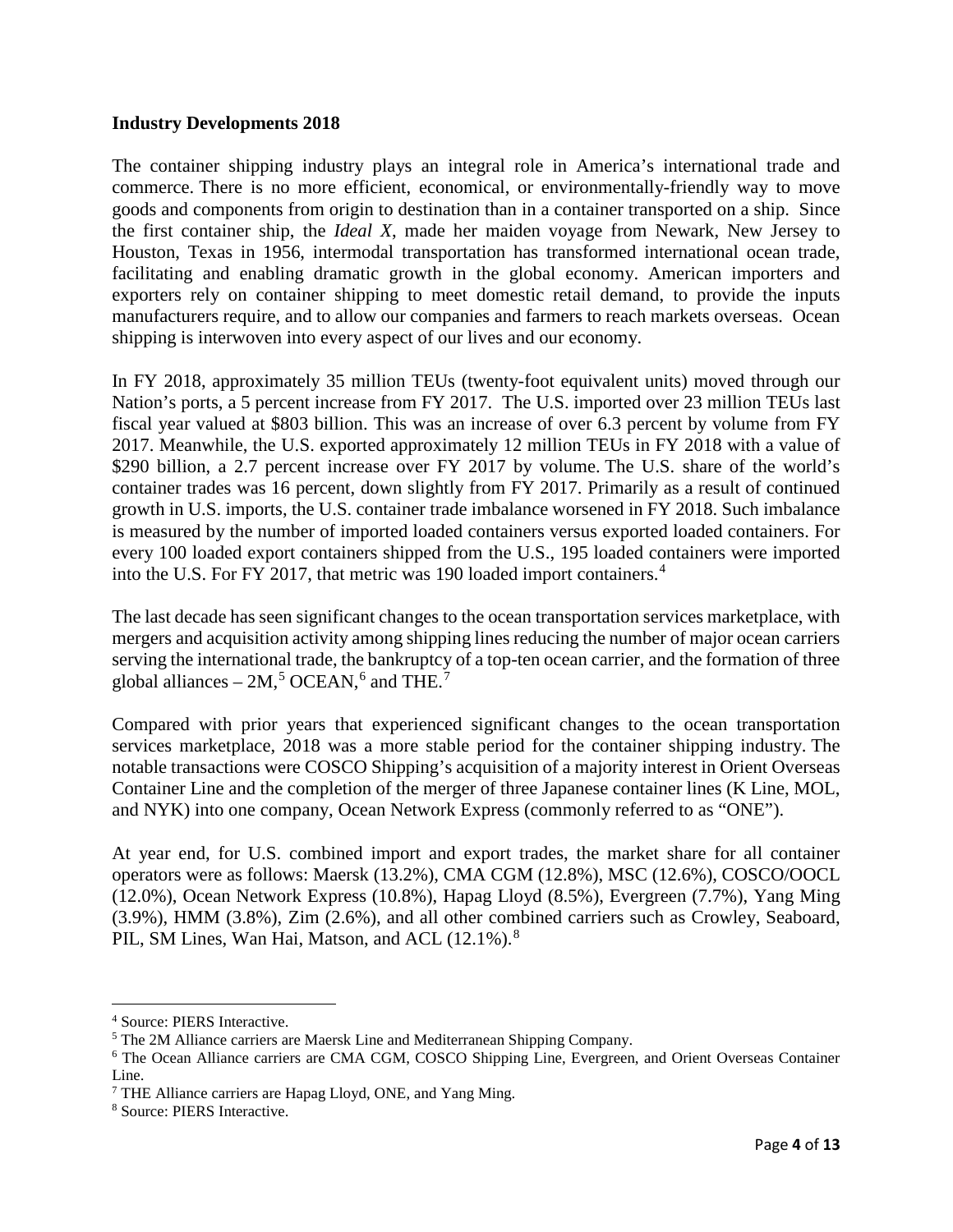# **2019 Industry Challenges**

The calm of 2018 suggests the ocean carriers are in a settling period, assimilating companies they have acquired or merged with while adjusting to the new marketplace structure. Nevertheless, the industry faces business and operational issues that may challenge their revenues and financial health.

#### *Excess Capacity*

There continues to be a surplus of carrier vessel capacity compared to global trade volumes. Shipping lines traditionally address this imbalance by offering lower freight rates in order to fill vessels or maintain an individual carrier's market share. Ocean freight rates have been relatively flat over the past decade, 2009-2018. Average revenue from China to the U.S. West Coast declined by nearly 17 percent in nominal terms. However, adjusted for inflation, real rates are 29 percent lower. This decline does not reflect seasonal fluctuations, such as, during peak pre-holiday shipping season<sup>[9](#page-4-0)</sup> in the east-bound Trans-Pacific trade lane or freight rates that include value added services. Nevertheless, it does provide an insight into the competitive pressure ocean carriers face as well as the real value ocean transportation has provided to American companies through consistently low pricing.

# *IMO 2020 Low Sulphur Rule Requirement*

An International Maritime Organization (IMO) Rule, commonly referred to as "IMO 2020", requires ocean carriers, beginning in January 2020, to burn low sulfur fuel that has a 0.5 percent sulfur content *or* install exhaust scrubbers in order to continue to run their vessels with heavy bunker fuel that contains 3.5 percent sulfur content. The low-sulphur requirements could boost ship fuel costs by as much as one third, and estimates run between \$10 to \$15 billion dollars a year in additional costs for ocean carriers. There is uncertainty about how some ocean carriers will comply with the IMO requirements, whether adequate supplies of low-sulphur fuel will be available, whether adequate supply of scrubber equipment will be available, and how individual ocean carriers will try to pass on part or all of these additional costs to cargo shippers, especially if economic growth slows and container demand falls.

The Commission is monitoring this issue because of our interest in an efficient marketplace and to ensure that carrier efforts to recover costs associated with the new standards do not violate the Shipping Act. A primary concern to the Commission under the Shipping Act is whether ocean carrier bunker charge adjustment formulas are clear and definite.

## **Review of Ocean Carrier and Marine Terminal Operator Agreements**

## *Ocean Carrier Agreements*

l

As noted above, nine of the major ocean carriers serving the U.S. trades have organized themselves under the Shipping Act into three major *global* alliances – 2M, OCEAN, and THE. These alliances are joint operating agreements of ocean carriers where they are allowed to discuss and agree on

<span id="page-4-0"></span><sup>&</sup>lt;sup>9</sup> "Peak Season" includes the pre-holiday retail shipping period from August  $15<sup>th</sup>$  to October  $15<sup>th</sup>$ . A second, short peak season is associated with the Chinese New Year in January/February.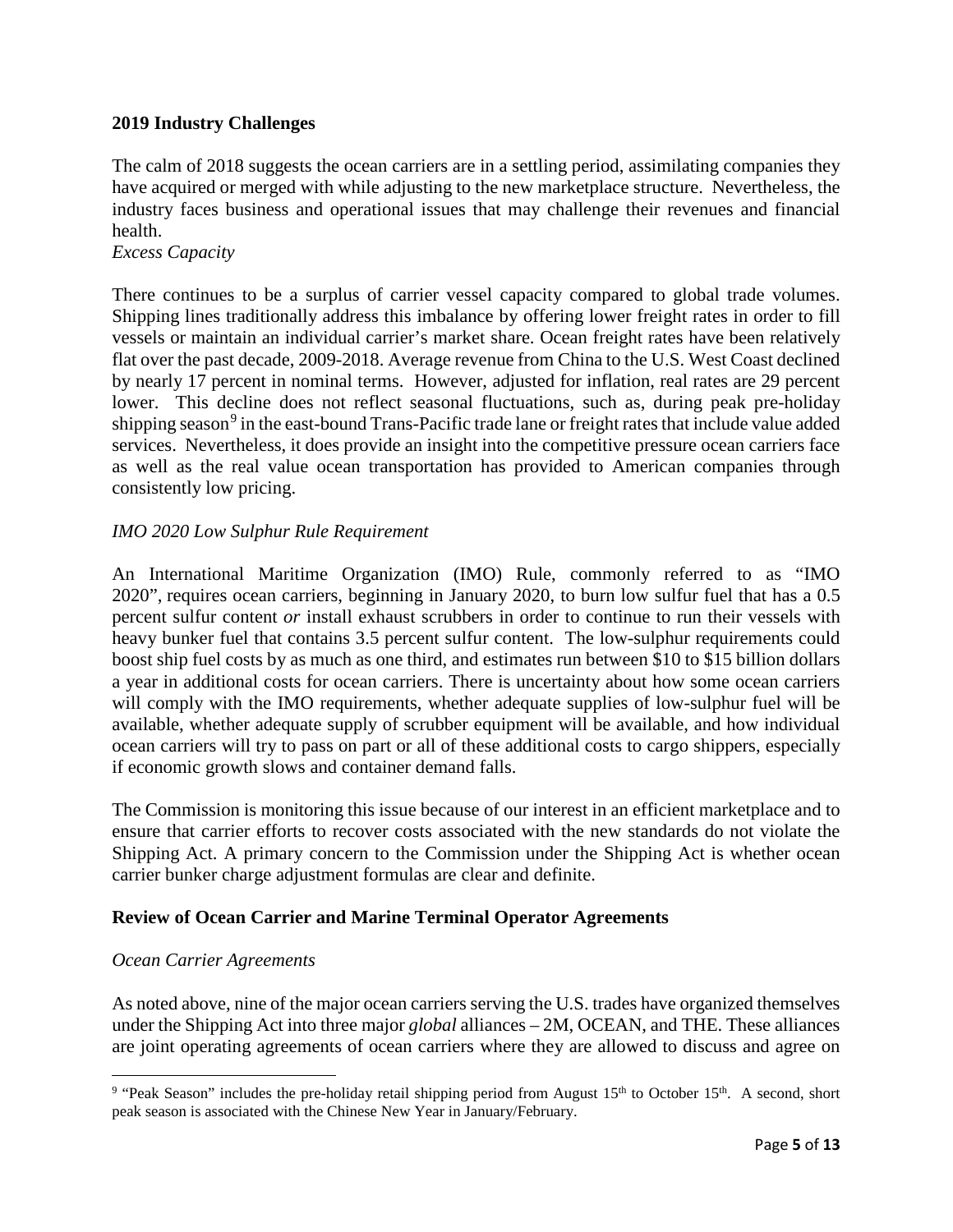the deployment of specific service strings of vessels in various trade routes. Each alliance operates multiple services in the major Trans-Pacific (Asia-U.S. and Canada), and Trans-Atlantic (Europe-U.S. and Canada) trades. These three alliances supply 80 percent of the vessel capacity in each of these trade lanes. $10$ 

The alliance agreements allow the parties to discuss trade-specific economic conditions and adjust the number of vessels deployed in the relevant trade routes. These three major alliances are not the only vessel sharing agreements in which these and other ocean carriers participate. Ocean carriers can and do participate in multiple agreements filed at the FMC. These include various space charter agreements, two party vessel sharing agreements having limited geographic scope, joint service agreements, and cooperative working agreements. In addition to the three global vessel sharing alliances referenced above, ocean carriers participate in more than 325 other cooperative business agreements filed at the Commission.

Carrier alliances can be very beneficial for U.S. exporters, importers, and consumers. Such alliances allow participants to obtain efficiencies and cost-savings that can be passed on to domestic consumers especially when healthy competition exists among vessel operators. Of note, the benefits of alliances and other forms of joint commercial vessel operating arrangements are recognized by Congress and addressed in the Shipping Act of 1984, as amended, and addressed in the contemporaneous joint Congressional report:

Another important potential benefit to be considered is any efficiency-created aspects of an agreement. Agreements involving significant carrier integration are, if properly limited to achieve such important benefits, to be favorably considered by the Commission and the courts. Joint ventures and other cooperative agreements can enable carriers to raise necessary capital, attain economies of scale, and rationalize their services. Pooling arrangements can also offer significant benefits in reducing excess capacity and promoting efficiency.<sup>[11](#page-5-1)</sup>

An alliance is not an integrated business organization. The individual members of an alliance remain business competitors in every sense in terms of sales/marketing, freight pricing, strategic planning, finance, and related back office operations. Individual companies compete with the other members of their own alliance and they compete with each other across alliances. There is a finite number of containers to be transported and each of the nine alliance carriers, as well as four other major ocean carriers not in alliance but offering global service outside of an alliance, vie fiercely to win that business. By all accounts, the marketplace for containerized ocean transportation services remains open and highly competitive. Smaller companies in specialized trades continue to exist and there are even new market entrants. No one company, even among the top carriers, has a dominant position in trade volumes to or from the United States.

In terms of growth, the vessel capacity of the ocean lines continues to expand through new vessel building at a rate that exceeds the growth in global trade volumes. The Herfindahl-Hirschman Index values for the Trans-Pacific and North-Atlantic trade lanes reveal that the marketplace remains unconcentrated. As discussed below, a critical function of the Federal Maritime

l

<span id="page-5-0"></span><sup>&</sup>lt;sup>10</sup> Source: PIERS Interactive.

<span id="page-5-1"></span><sup>&</sup>lt;sup>11</sup> The Conference Report for the Shipping Act of 1984, H. Rept. 600 at pg. 36.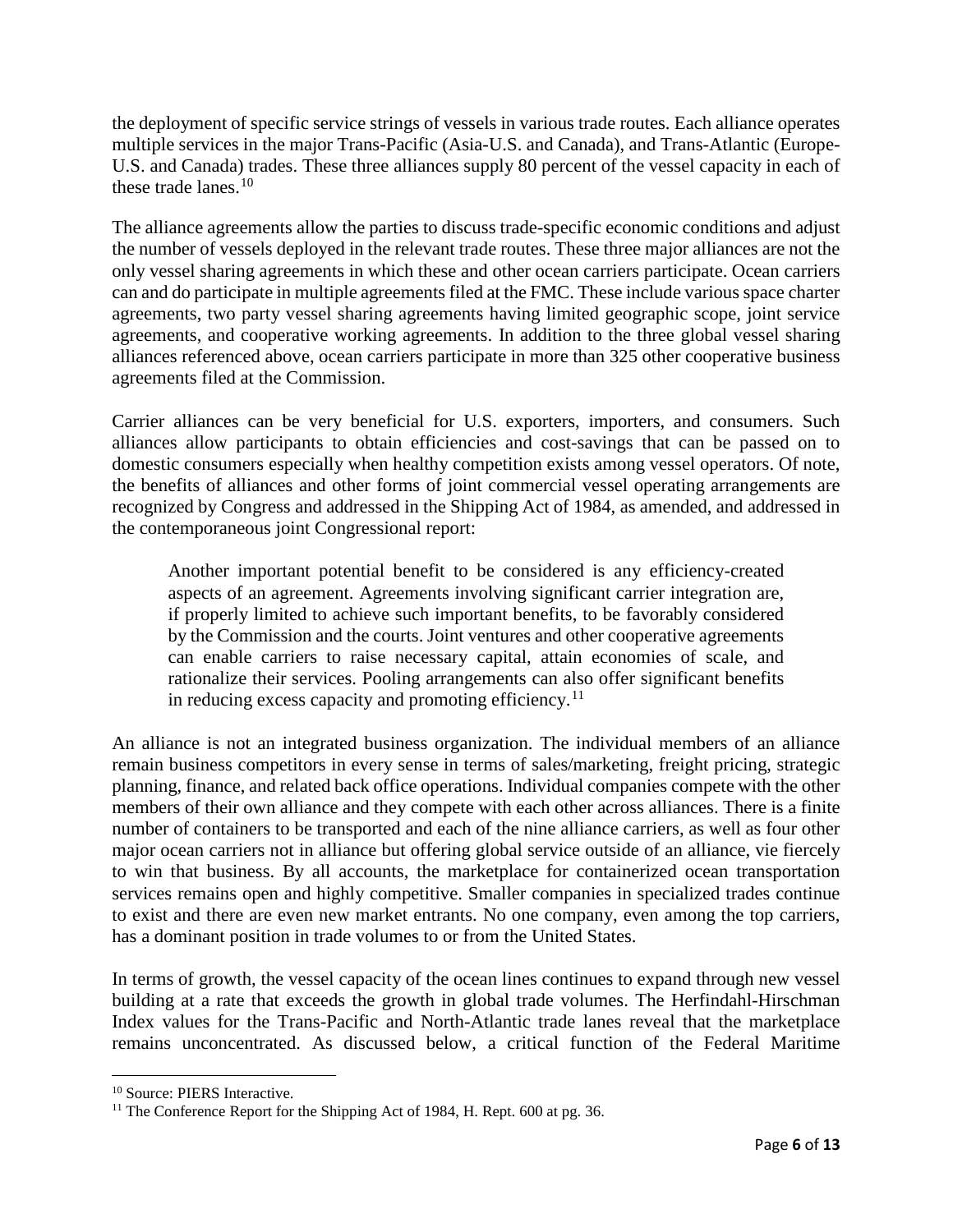Commission is to ensure that these carrier agreements do not violate the Shipping Act's competition standard.

## *Marine Terminal Operator (MTO) Agreements*

The Commission oversees 99 ports and MTO agreements covering the U.S East, Gulf, and Pacific coasts. To facilitate operations, some U.S. marine terminals enter into agreements on rates and/or terminal charges, or to cooperate in their daily terminal operations and related practices.

The demands of significantly bigger vessels unloading larger numbers of containers at each port call demands more of marine terminals in terms of productivity and infrastructure. As a result, ports and marine terminal operators have filed agreements to combine aspects of their operations, finance necessary infrastructure improvements, increase terminal velocity, develop collective solutions to mitigate cargo bottlenecks, and a host of other business activities, all aimed at enhancing their ability to compete against other ports for cargo.

In recent years, it has become increasingly important for ports and marine terminal operators to address and mitigate air quality and traffic congestion impacts on their local communities. Ports use agreements filed at the Commission to address environmental and community impact issues that require coordination within a port or region.

Ports and MTOs use agreements filed at the Commission to address concerns that require a collective solution. For example, the supply of chassis in ports is critical to moving containers into and out of the ports. FMC-filed agreements have been used to help ports and MTOs in an area or region to manage chassis availability.

# **Competition and Integrity for America's Ocean Supply Chain**

## *Ensuring Competition*

At the heart of the mission of the Federal Maritime Commission is ensuring a competitive and reliable international ocean transportation system that supports the U.S. economy and protects the public from unfair and deceptive practices. We achieve these objectives through constant oversight of the marketplace in general and the specific monitoring of ocean carrier and/or marine terminal operator behavior under agreements filed at the Commission.

The Commission's transportation analysts, economists, and attorneys are diligent and maintain a careful watch on industry trends, being vigilant for any indications of anticompetitive behavior by the participants operating within the filed agreements. The Commission may challenge an agreement in Federal District Court during the 45-day initial agreement filing period or any time after the effective date if we find evidence that service levels, freight rates, or charges by and among a group of ocean carriers or MTOs operating within an agreement are not reflective of the overall prevailing market conditions.

The FMC prioritizes all filed agreements on a *red-yellow-green* scale, with red signifying higher profile agreements. These agreements have the highest potential to cause or facilitate adverse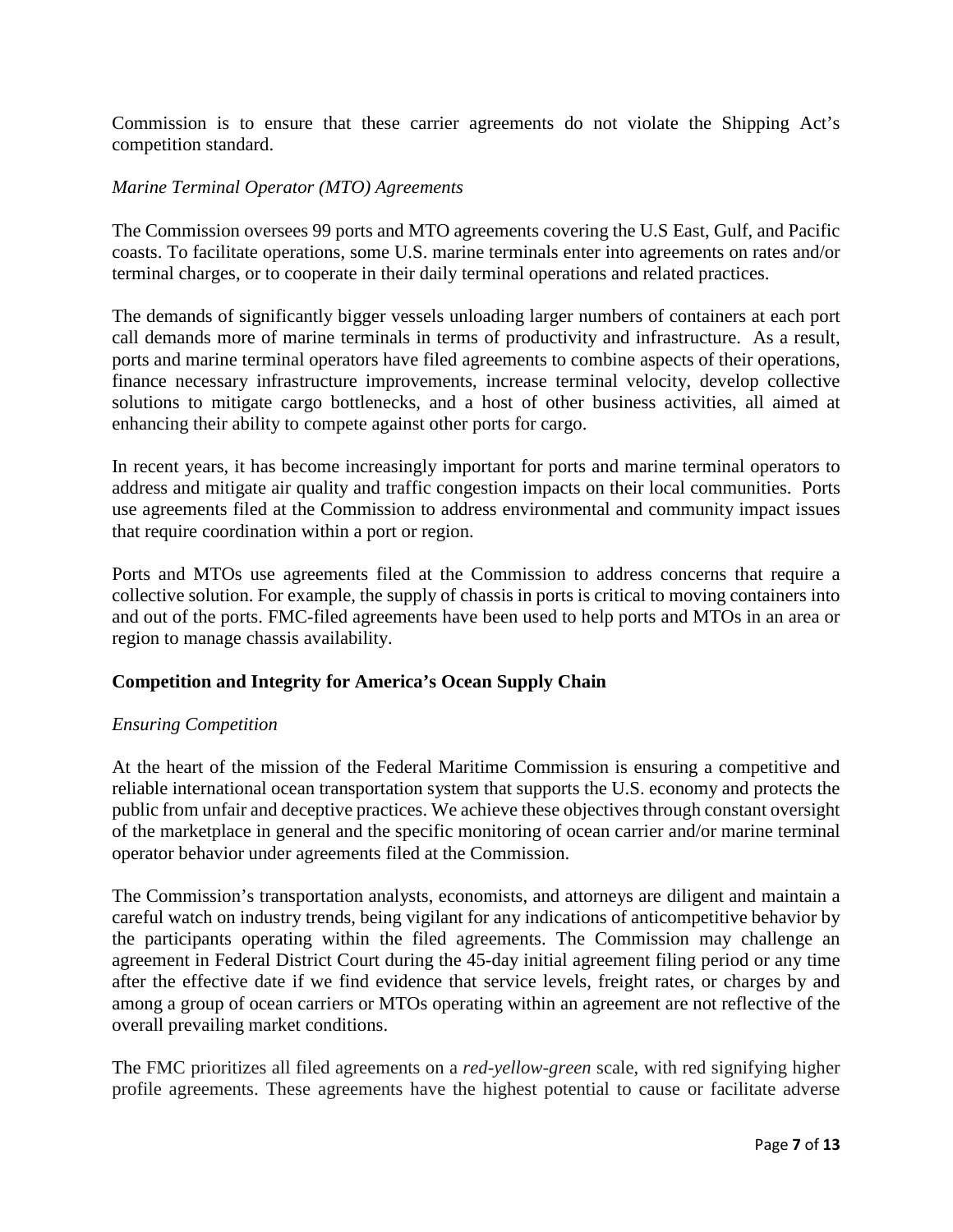market effects based on the agreement's authority in combination with underlying market conditions. On an ongoing basis, the FMC monitors key economic indicators and changes to underlying market conditions for all *red* agreements to detect any exercise of market power that could allow agreement members to raise and maintain freight rates above competitive levels. All global carrier alliances are categorized as *red* agreements. For these agreements, FMC staff conducts more detailed quarterly reviews, and periodically presents their findings and recommendations to the Commission.

The FMC conducts a four-tiered analytical approach. The first tier is an immediate review of advance notifications of cancelled alliance sailings or other changes in vessel capacity that affect the supply of vessels of any individual alliance service by more than five percent of average prior weekly vessel capacity. The second tier consists of a careful review of submitted minutes of the most senior agreement committees that make vessel deployment decisions to assess the mediumto long-term outlook for capacity levels and how that could impact freight rates. Under the third tier, changes in individual alliance members' vessel capacity, capacity projections, and how that relates to changes in freight rates are analyzed. The final tier consists of reviewing and analyzing confidentially filed carrier data submitted by the alliances for completeness and accuracy to determine if this data reveals any potential red flags.

The Commission also monitors trends in other carrier and marine terminal operator agreement filings. Further, the Commission monitors and analyzes commercial contracts confidentially filed in the FMC's SERVCON System between vessel-operating common carriers (VOCCs) and shippers for the transport of U.S. exports and imports. SERVCON is the Commission's repository for all filed service contracts, excluding exempt commodities, in the U.S. waterborne foreign commerce. Service contracts contain the rates, terms, and other service requirements agreed upon by VOCCs and shippers for the carriage of cargo. Commission staff conducts focused research and analysis on service contract terms and conditions, such as chassis usage/fees, demurrage terms/fees, etc., in order to investigate or clarify industry reports, gain effective insight into emerging industry issues, and appropriately inform policy decisions.

Review and analysis of confidentially filed commercial contracts between VOCCs and shippers provide a valuable tool to evaluate the competitive dynamics at play between shippers seeking to leverage cargo volumes in the pursuit of lower freight rates and/or special service terms and VOCCs competing to obtain that cargo. FMC staff also systematically monitor a sampling of service contracts for a number of beneficial cargo owners and non-vessel-operating common carrier (NVOCC) shippers on an ongoing basis to track overall competitive conditions in various trades. These reviews are designed to protect the shipping public from unfair and deceptive carrier practices by identifying and addressing potential concerted carrier activity under filed agreements found to have resulted in discriminatory practices involving rates or charges applied to any locality, port, or persons due to those persons' status as a shipper association or ocean transportation intermediary.

The Commission is aware of the ever-increasing pressure of industry consolidation and port congestion and its impact on U.S. exporters and their need for efficient ocean transportation in reaching foreign markets. The reporting requirements mandated by the Commission for the purposes of marketplace and agreement monitoring are not static. Just as container shipping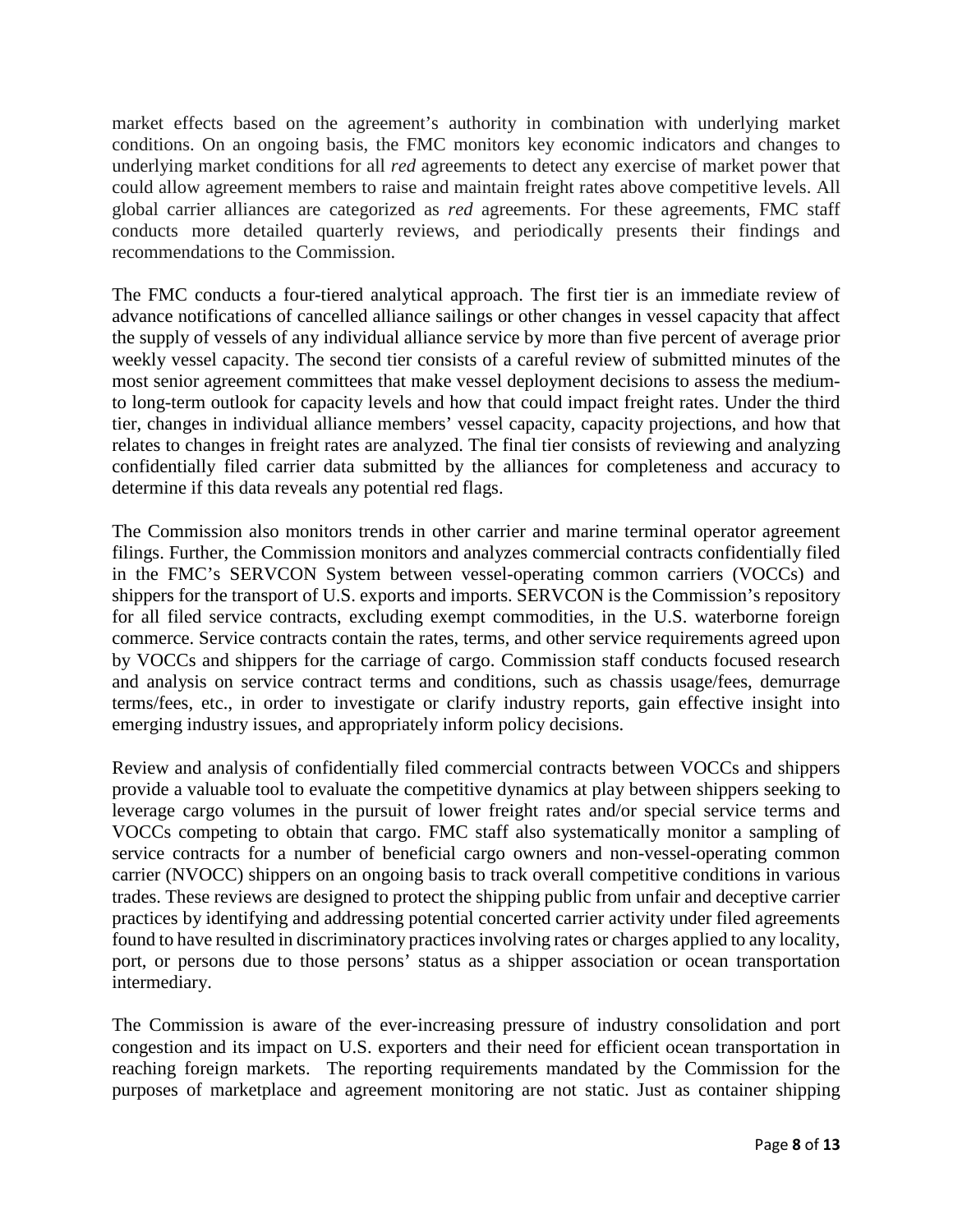business evolves and changes, so does the way in which we do oversight in order to ensure the integrity of the marketplace. Our Bureau of Trade Analysis continuously considers what is the best information to require of regulated entities to disclose to our staff and how often it must be provided to the agency. The Commission staff refines procedures and requirements to help us better monitor and interpret developments in the shipping industry.

The FMC continues its focus on monitoring agreements, service contracts, and tariffs in key trades as barometers of market cycles and shifts in the balance of supply and demand. The FMC will continue to expand and promote its compliance-focused program to monitor and audit ocean common carrier, NVOCC, and ocean freight forwarder operations. The Commission's Bureau of Enforcement, through the Commission's statutory and regulatory mandate, protects the shipping public and ensures industry adherence to U.S. shipping laws.

# *Ensuring Integrity*

The FMC engages in a variety of activities to protect the public from financial harm, including licensing and registering of ocean transportation intermediaries (OTI, includes NVOCCs and ocean freight forwarders, OFFs); helping resolve disputes about the shipment of goods or the carriage of passengers; investigating and prosecuting unreasonable or unjust practices, and ruling on private party complaints alleging Shipping Act violations. These activities contribute to competitiveness, integrity, fairness, and efficiency of the Nation's import and export supply chains and ocean transportation system. In addition, the FMC ensures that passenger vessel operators maintain proper financial coverage to reimburse cruise passengers in the event their cruise is cancelled or to cover liability in the event of death or injury at sea.

All NVOCCs and OFFs located in the U.S. must be licensed by the Commission and must establish financial responsibility for the protection of the public. In FY 2018, licensed NVOCCs and OFFs had financial responsibility in the form of surety bonds on file with the FMC in excess of \$443 million. NVOCCs doing business in the U.S.-foreign trades, but located outside the U.S. (foreign NVOCCs), may choose to become FMC-licensed, but are not required to do so. Foreign-based NVOCCs must register with the Commission and establish financial responsibility if not licensed under the FMC's program. Foreign NVOCCs (registered and licensed) had approximately \$245 million in surety bonds on file with the FMC in FY 2018.

The Commission's renewal programs for foreign registered NVOCCs and FMC-licensed OTIs were instituted to better support Commission and shipping public decision making, by ensuring accurate and updated information. Since the programs began in FY 2016 and FY 2017 respectively, approximately 3,800 of the nearly 6,500 current foreign registered NVOCCs and FMC-licensed OTIs have completed the renewal process. The renewal procedure prepopulates the OTI's renewal form with information from the FMC's files providing a streamlined and userfriendly experience. The online renewal programs have improved the accuracy of foreign registered NVOCCs and OTI records and the timeliness of reporting material changes in ownership and operations - benefiting OTI sureties, ocean carriers, and the shipping public.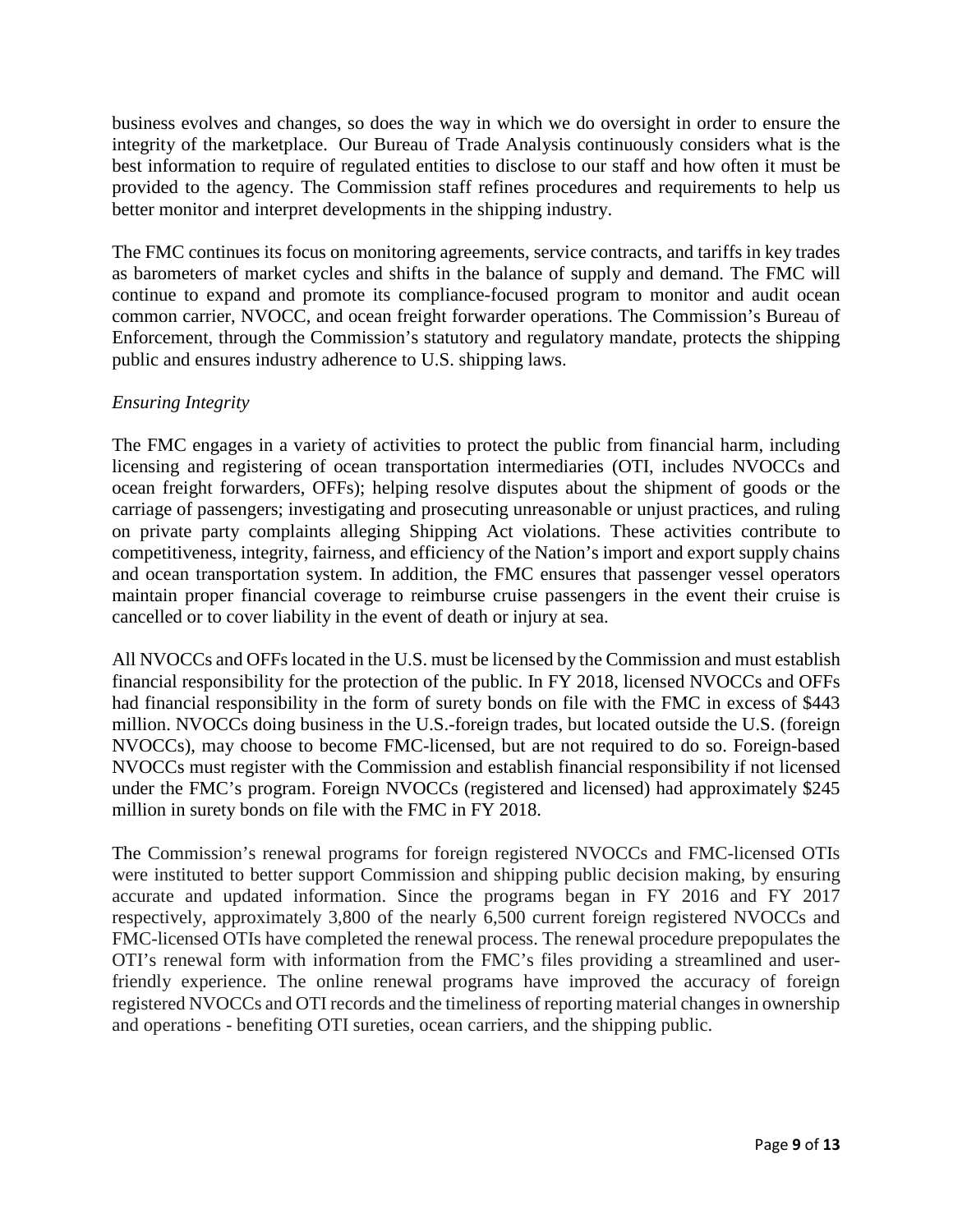## **Removing Regulatory Burdens, Clarifying the Shipping Act, and Removing Obstacles in the Ocean Supply Chain**

During last month's hearing on "The State of the American Maritime Industry," Chairman Wicker's opening remarks expressed his hope that witnesses would discuss "[t]he laws and regulations affecting the operation and competitiveness of industry." Please be assured that the Commission is systematically reviewing its regulatory requirements, interpretations of the Shipping Act, and processes for efficiency and effectiveness. A valuable and important role for the Commission is its ability to bring stakeholders together and facilitate workable solutions to problems.

#### *Regulatory Reform Initiatives*

The Commission established a Regulatory Reform Task Force in March 2017 with Managing Director Karen V. Gregory assigned as the Task Force leader. The group was charged with identifying burdensome, unnecessary, and outdated regulations and directives and recommending how they should be remedied. Since its establishment, the Task Force has undertaken a comprehensive examination of Commission rules and regulations, published notices and solicited the views of the public as part of the process, and released a strategy and time schedule for achieving those priorities.

Effective August 22, 2018, the Commission issued a final rule in Docket 17-10, *Amendments to Regulations Governing NVOCC Negotiated Rate Agreements and NVOCC Service Arrangements*, offering deregulatory flexibilities for Non-Vessel Operating Common Carrier Negotiated Rate Arrangements (NRAs) and NVOCC Service Arrangements (NSAs). The rule allows NRAs to be amended at any time, allows the inclusion of non-rate economic terms, and allows an NVOCC to provide for shipper's acceptance of the NRA by booking a shipment. NSAs also were made easier and more attractive to use by removing filing and essential terms requirements. A number of favorable public comments were received, applauding the Commission's action to revise its regulations affecting these commercial pricing tools used by NVOCCs which will provide welcome regulatory relief to the 6,500 small businesses in the OTI community.

#### *41102(c) Interpretive Rule*

Effective December 17, 2018, following full notice and public comment procedures, a new Commission interpretive rule clarified for the industry and shippers the FMC's jurisdictional and evidentiary requirements when alleging conduct that would violate the Shipping Act's prohibition on unjust or unreasonable practices under 46 U.S.C. 41102(c). Pursuant to this rule, a common carrier, OTI, or MTO must engage in a practice or regulation in a normal, customary, and continuous basis and such practice or regulation must be found to be unjust or unreasonable in order to constitute a violation of the Shipping Act. This interpretation restores the standard of what constitutes a violation under section 41102(c) of the Shipping Act to its traditional and proper definition under the Shipping Act of 1984, reflects longstanding Commission case law and related legal precedent, and reflects the clear intent of Congress.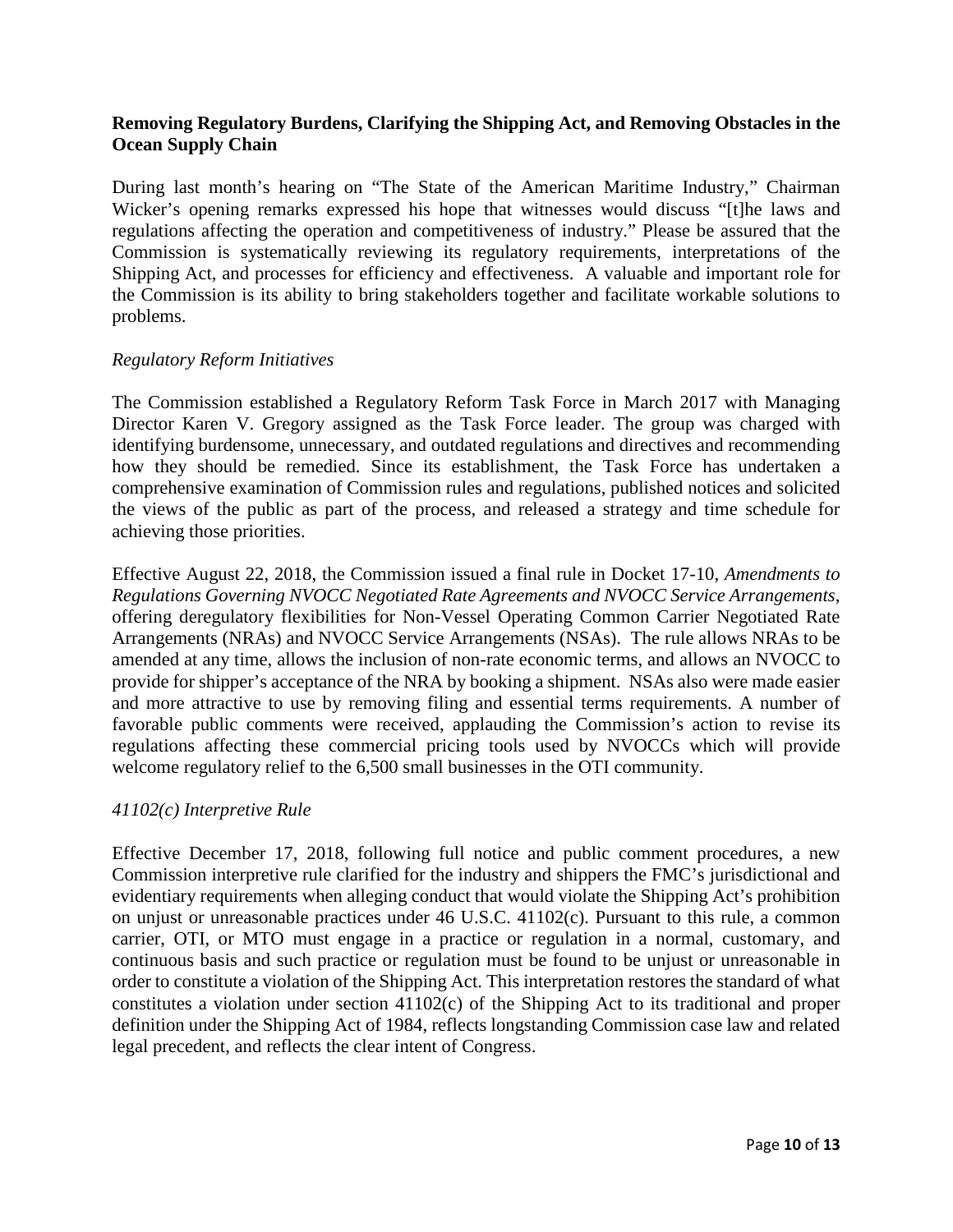# *Fact Finding 28*

On March 5, 2018, the Federal Maritime Commission initiated Fact Finding Investigation No. 28, a non-adjudicatory investigation into the practices of vessel operating common carriers and MTOs relating to U.S. demurrage, detention, and per diem charges. Demurrage is the charge per container for the use of ground space at the marine terminal. Detention is the charge by the ocean carrier for use of the container equipment. Per Diem relates to assessorial charges beyond demurrage and detention. All charges are subject to a set number of free days.

The Commission designated Commissioner Rebecca F. Dye as the Fact-Finding Officer and directed her to develop a record through public or nonpublic sessions, and issue interim and final reports and recommendations. In April 2018, Commissioner Dye issued an Information Demand on ocean carriers and marine terminal operators that provided the informational foundation for her investigation. The second phase of her work consisted of field interviews that took place at the Ports of Los Angeles and Long Beach, the Port of Miami, and the Port of New York and New Jersey. As a part of that phase of her investigation, she also conducted interviews in Washington, D.C.

The Fact-Finding Officer conducted the investigation in two phases and issued an Interim Report on September 4, 2018, suggesting consideration of the benefits of: (a) standardized language; (b) clear, simplified, and accessible billing and dispute resolution practices; (c) guidance on evidence relevant to dispute resolution; and (d) consistent notice to cargo interests of container availability. The Interim Report also considered organization of Innovation Teams of industry leaders to meet on a limited, short-term basis to refine commercially viable demurrage and detention approaches. On December 3, 2018, the Fact-Finding Officer issued a Final Report. The Commission approved the Fact-Finding Officer's Final Report on December 7, 2018.

The work of Innovation Teams consisting of industry experts who are part of the ocean freight transportation system and global supply chains commences the next phase of Fact Finding 28. The Teams are meeting with Commissioner Dye at the Commission this week. The Innovation Teams will consider the four areas listed in the Fact Finding 28 Final Report identified as offering the best opportunities to refine commercially viable demurrage and detention approaches:

- Transparent and standardized language for detention and demurrage practices;
- Clear, simple, and accessible billing and dispute resolution processes for detention and demurrage charges;
- Evidence that would be relevant to resolving demurrage and detention billing disputes; and
- Consistent notice to cargo interests of container availability.

A report to the Commission reporting on the Innovation Teams, Commissioner Dye's findings, and any possible recommendations she may make, is scheduled to be filed by September 3, 2019.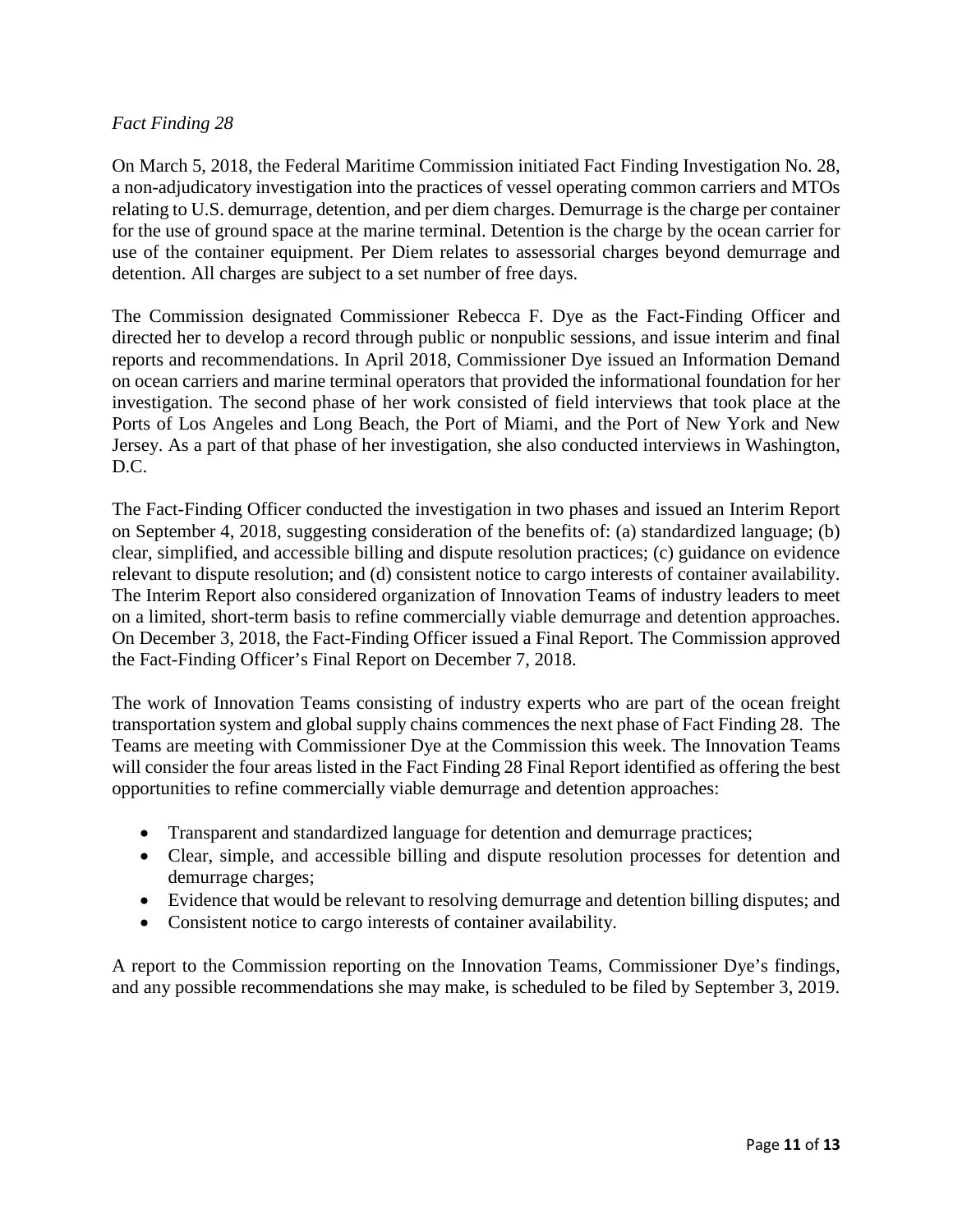#### **Fiscal Year 2020 Budget Request**

The FMC's Fiscal Year (FY) 2020 Budget Request is \$28,000,000 to support 128 full-time equivalents (FTEs). This funding level builds on the Commission's FY 2019 budget request of \$27,490,000 and reflects primarily necessary increases in operating costs and information technology modernization.

The FMC is a small agency with a technical, commercial, and competition focused mission requiring a specialized workforce. The great majority of our budget, \$24,057,000, goes to Personnel (\$20,638,000) and Rent (\$3,419,000). All other costs associated with operating the agency such as interagency expenses, utilities, information technology, travel, supplies, equipment, miscellaneous purchases, and consulting services are funded from the remaining \$3,943,000.

The FMC staff includes a high percentage of economists and attorneys – career fields that tend to command higher compensation in order to successfully recruit and retain qualified candidates. The agency must continue to invest in our workforce, particularly in attracting and retaining the economists and transportation analysts who perform the critical economic analysis and oversight of the marketplace. Overhead costs such as interagency services, commercial services, travel and transportation, supplies, and equipment account for most of the remaining budget dollars. We constantly work to find a balance between our resources and our workload, working to prioritize our mission-critical activity and reallocate resources to the extent possible.

Consistent with its past budgets, the Commission's FY 2020 Budget Request is fiscally responsible, carefully balancing workforce requirements to meet strategic performance goals, while developing and deploying necessary IT security capabilities and modernizing its IT services delivered to the American taxpayer. Workload and staffing needs are balanced and reconciled against supplemental contract support and information system development designed to manage FTEs and improve the quality and timeliness of FMC decision-making.

The FMC remains committed to continuous enhancement of its IT systems, which will make it faster and easier for individuals and businesses to find information and complete required filings with the FMC. The FMC's *Information Technology Strategic Plan FY 2018-2022*, identifies plans for efforts including: consolidation and upgrade of legacy applications and infrastructure with newer technologies; implementation of IT automation to streamline workflow processes and improve efficiency; and integrating security standards and frameworks to protect from cybersecurity risks, agency-owned/issued assets and commercially sensitive data collected from the shipping public.

When fully implemented by FY 2022, these investments will automate, streamline, and improve the Commission's internal business processes; expand research and analysis capabilities; provide better transparency and public access to information; and eliminate paper-based systems in favor of web-based, automated systems. The shipping public uses these web-based systemsto file license applications, carrier and MTO agreements, and commercially-sensitive operational data which is analyzed and reported to the Commission by expert economists in their competition analyses.